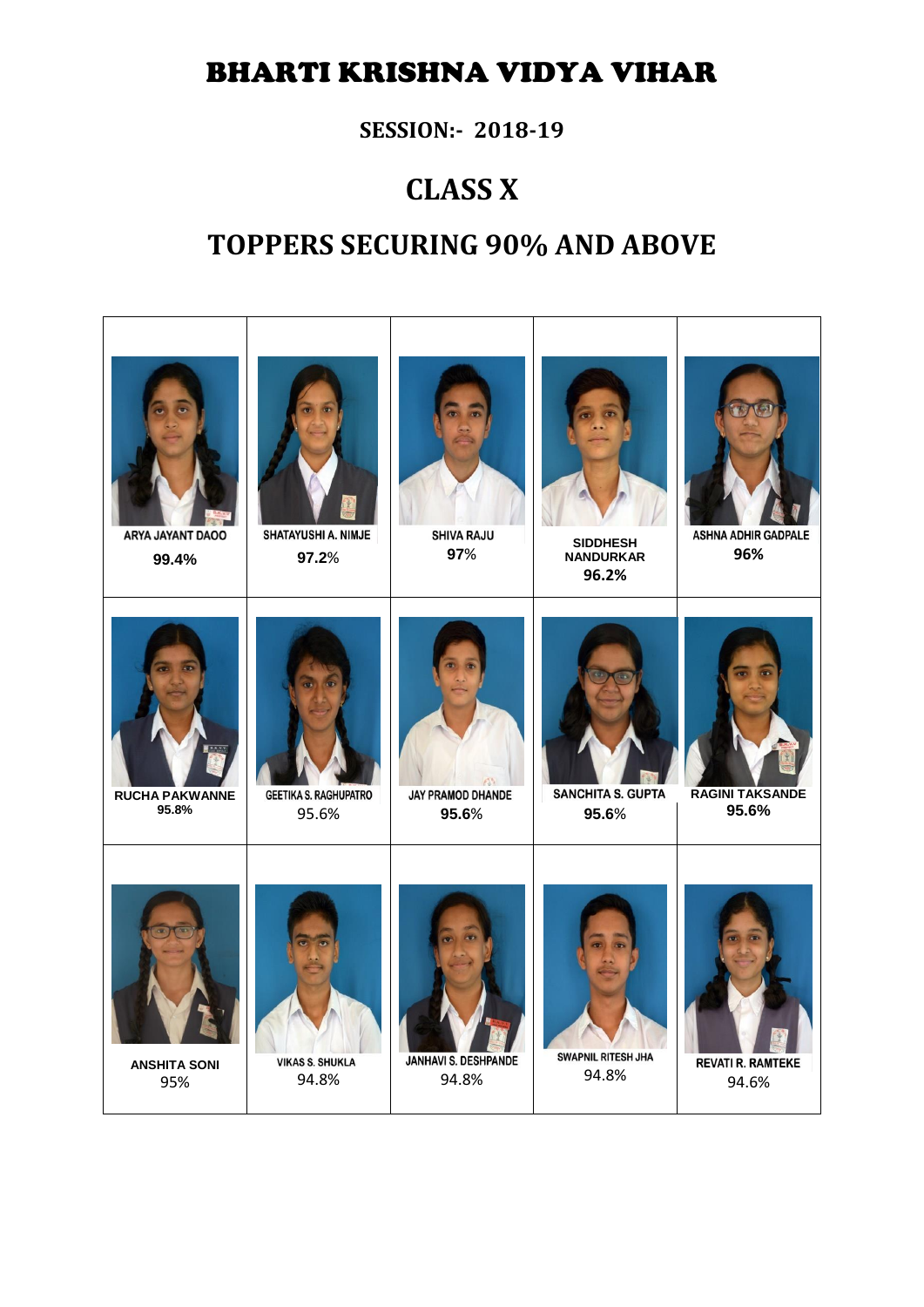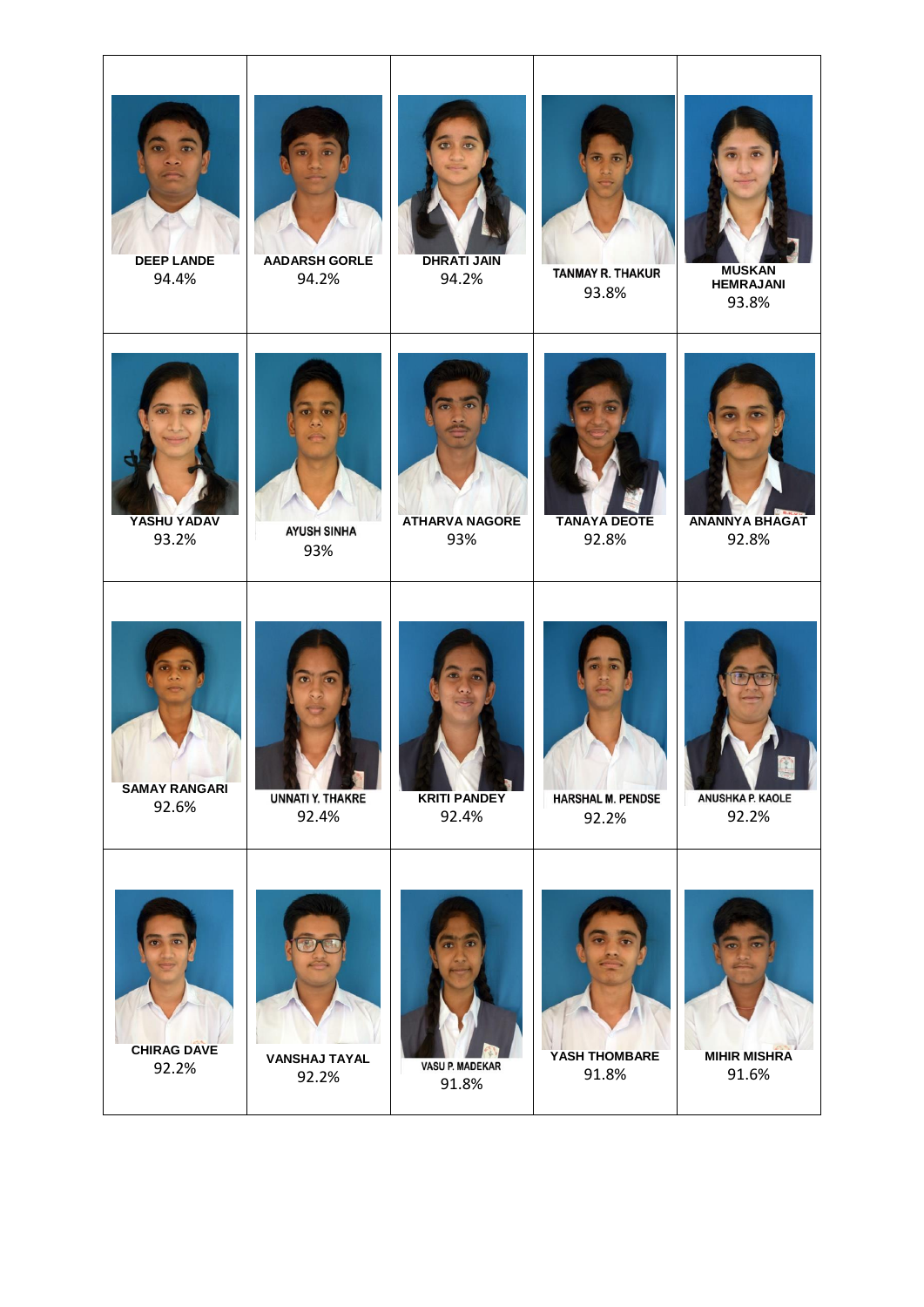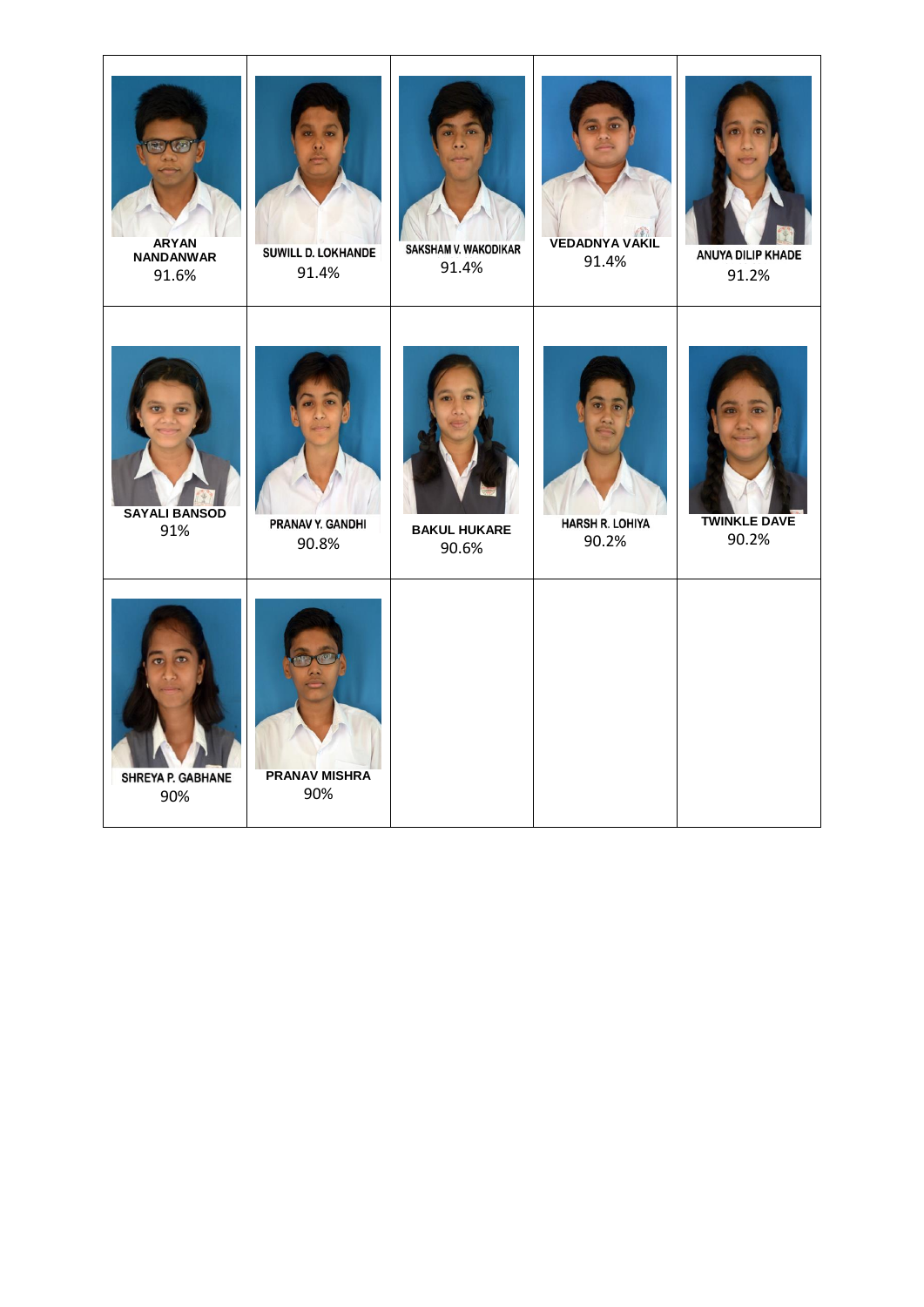## BHARTI KRISHNA VIDYA VIHAR

#### **SESSION:- 2018-19 CLASS XII**

### **TOPPERS - SCIENCE STREAM**



#### BHARTI KRISHNA VIDYA VIHAR **SESSION:- 2018-19 CLASS XII**

### **TOPPERS - COMMERCE STREAM**



**88.2%**

**Piyush Darak**

**85.2%**